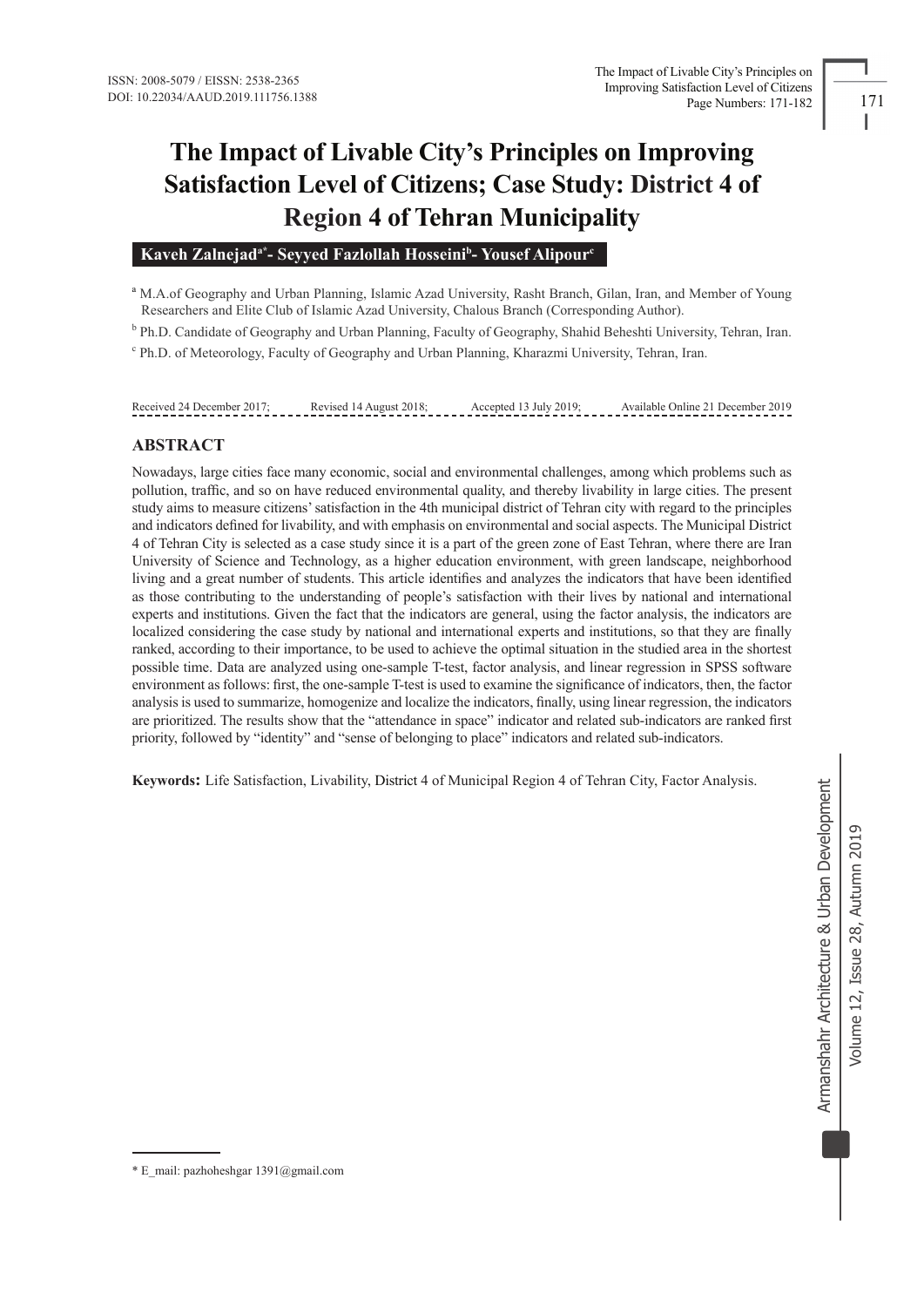#### **1. INTRODUCTION**

Today, the issues associated with cities and citizenship are of the most important issues affecting the qualitative and quantitative dimensions of human life. Prior to this period, too, cities had been important in general, but in the present era, their importance has been recognized by a wider range of people and professionals. On the other hand, today, most cities face many problems, and the human environment is challenged. Many urban professionals are always looking for effective solutions to prevent harm to the environment. Therefore, it is more important than ever to address the new urban theories, each aimed at solving urban problems, improving the quality and quantity of citizens' lives in cities, improving the quality of the urban environment, managing the city, advancing the city to become more desirable, etc. (Mahmoudi, Ahmad, & Abbasi, 2015, p. 105). Accordingly, livability has been raised as one of the recent urban theories in urban planning, which, like other modern theories such as capable city, creative city, sustainable city, resilient city, leads us towards having a more desirable city to live and sustainable

urban development. Meanwhile, today, large cities face many economic, social and environmental challenges, and population growth, along with the increasing urbanization, have had resulted in detrimental consequences for such cities (Timmer & Seymour, 2005, p. 10). The continuation of such urbanization, along with critical social, economic, physical, and environmental problems implies a warning of the unsustainability of large cities. Also, other problems such as pollution, traffic, psychological problems, etc., drastically reduce the quality of life and thereby, the livability of large cities (Wheeler, 2013. p. 50). Since the District 4 of Region 4 of Tehran municipality is one of the most populous, widespread areas with the highest density of construction, where it can be seen the characteristics such as severe socio-economic inequality, youthful population, and the presence of vulnerable groups, and these characteristics distinguish it from other regions in Tehran City as well as causing reduced quality of life and livability, it has been selected as the case study. The research process of the present study is as presented in Figure (1).



 **Fig. 1. The Research Process** 

# **2. RESEARCH THEORETICAL FOUNDATION**

Today, the environment of most cities has faced many problems that require considerable attention to prevent this undesirable trend. In this regard, livability refers to the improvement and enhancement of the citizens' quality of life.

## **2.1. Livability**

Livability, in its general sense, means to achieve the capability of living, and in fact, it refers to the achievement of high-quality urban planning or sustainable place. On the concept of livability, there are widespread discussions on sustainability, transportation, lively environments, different dimensions of society, etc., indicating that urban livability, which is known

as successful city, is obtained through environmental vitality, ecological sustainability, solution of social (poverty, class distinction, etc.), economic (unemployment, addiction, etc.), environmental (pollution reduction, etc.) and cultural (illiteracy, etc.) problems. Generally, the definition of livability and livable community comprises a diverse set of topics expressed by a number of guiding principles: accessibility, equality, and participation, on which the concepts related to livability are defined. The citizens' quality of life depends on their access to infrastructure (transportation, communications, water and health care services), food, clean air, decent housing, satisfactory jobs and green space and parks. The livability of a settlement also depends on the extent to which its residents can participate in the decision-making process to meet their needs (Seymour & Timmer, 2005, p. 10).

Volume 12, Issue 28, Autumn 2019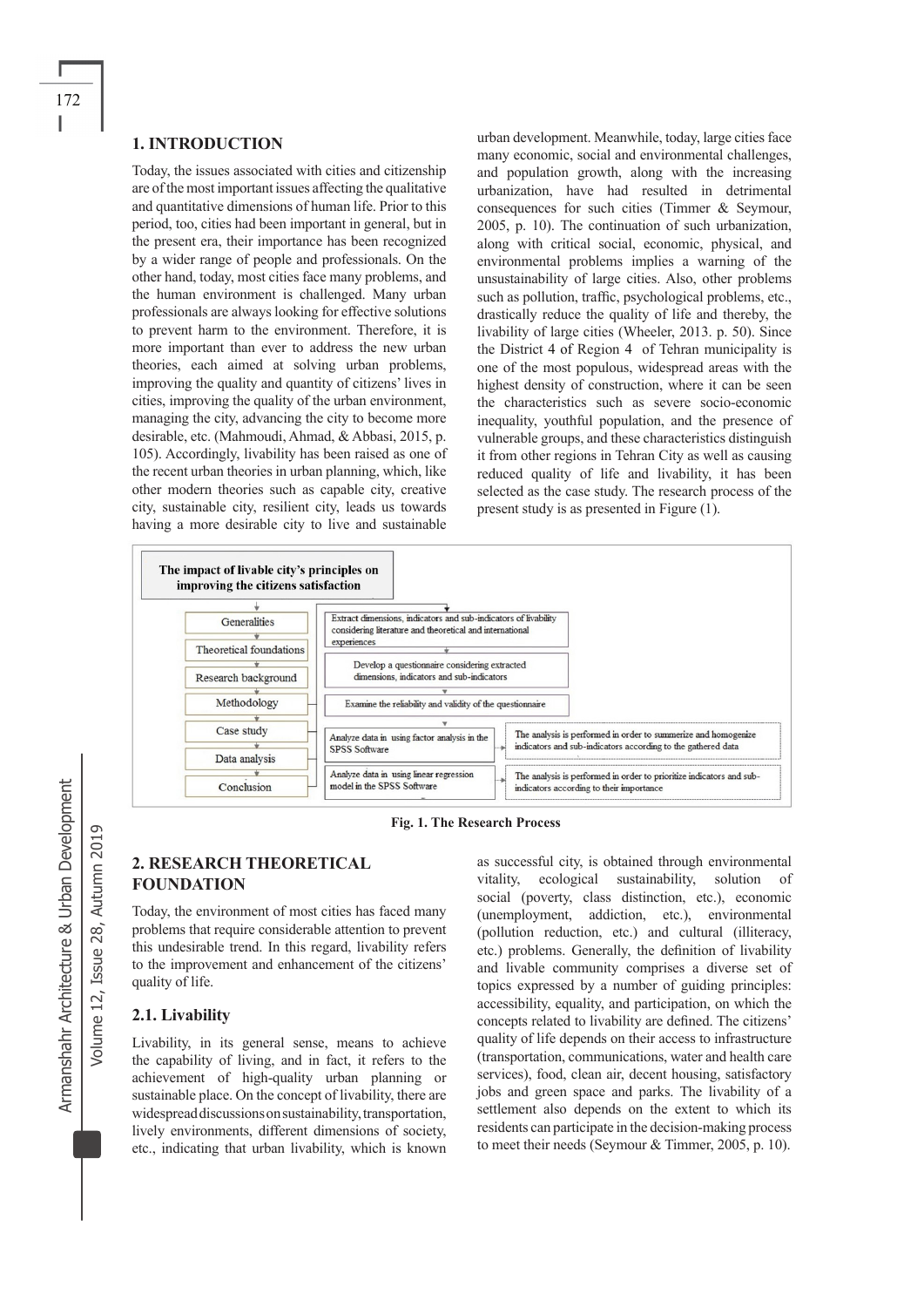| Reference                                                                      | <b>Specialty</b>                                | Location  | Year                                                                                                                                                                                                                                                                                                                      | <b>Definition</b>                                                                                                                                            |  |  |  |
|--------------------------------------------------------------------------------|-------------------------------------------------|-----------|---------------------------------------------------------------------------------------------------------------------------------------------------------------------------------------------------------------------------------------------------------------------------------------------------------------------------|--------------------------------------------------------------------------------------------------------------------------------------------------------------|--|--|--|
| Online Merriam-<br>Webster, Oxford and<br>Princeton University<br>dictionaries | General                                         | US.       | 2010                                                                                                                                                                                                                                                                                                                      | Livability means proper for human living.                                                                                                                    |  |  |  |
| Singapore Center for<br><b>Livable Cities</b>                                  |                                                 | Singapore | A livable city is a city with good planning, attractive<br>and safe environment for living, work and leisure,<br>2011<br>and includes good governance, competitive economy,<br>high quality of life and environmental sustainability.                                                                                     |                                                                                                                                                              |  |  |  |
| Economist<br>Intelligence Unit<br>(EIU)                                        | Different<br>specialties                        | Europe    | 2012                                                                                                                                                                                                                                                                                                                      | A livable city can help enhance the quality of life,<br>influence citizens' lifestyle and health and it represent<br>the stability of the built environment. |  |  |  |
| Mccrea et al.                                                                  | Social<br>sciences                              | Australia | 2012                                                                                                                                                                                                                                                                                                                      | Livability is a part of the overall quality of life of<br>residents who live in urban environments.                                                          |  |  |  |
| Faiz et al.                                                                    | 2012<br>Geography<br>Malaysia<br>services, etc. |           | Livability is a subset of sustainability and directly<br>influence people's lives in access to jobs and<br>economic opportunities, lasting housing (resistant<br>against natural disasters), supply of drinking<br>water, electricity, information and communication<br>technology, high quality schools, reliable health |                                                                                                                                                              |  |  |  |
| Mahmoudi et al.                                                                | Geography                                       | Malaysia  | 20125                                                                                                                                                                                                                                                                                                                     | Livability refers to improve the quality of urban<br>spaces in modern cities while humanizing them as<br>much as possible.                                   |  |  |  |

According to the above definitions, it can be said that livability is a subset of sustainability that directly affects physical, social, economic, and psychological dimensions of people's lives and includes a set of acquired characteristics of the environment that make it a desirable, suitable and attractive place to live, work and visit for all people. These features are classified in two objective (access to urban infrastructure, security, various transportation modes, housing, health care facilities, recreation, attractive public spaces, and economic opportunities) and mental-subjective (sense of belonging to place, local identity, social capital, solidarity, justice, intimacy, and convenience) categories.

## **2.2. Perspectives Affecting Livability**

Considering many problems confronting cities, different approaches have been proposed to improve living conditions in them, one of which is urban livability. In the following, some of the influential perspectives on livability are presented.

## **2.2.1. Sustainability**

According to Peter Hall, Sustainable Urban Development is a form of present development that guarantees present cities and future urban communities' ability to the development continuously. Physically, sustainable urban development means changes in land use and density to meet the needs of city dwellers in the areas of housing, transportation, leisure and food, so that the city would be made bearable environmentally (clean air, healthy drinking water, uncontaminated ground and surface waters and land) viable economically (urban economy is in line with technical and industrial changes to maintain basic jobs and provide affordable housing with fair tax burden to residents), and coherent socially (social solidarity and citizens' sense of belonging to the city's heritages) (Hall, 1993, pp. 22-28).

#### **2.2.2. Urban Village Perspective**

This movement began in England in the late 1980s and paralleled in many ways by the American new urbanism movement; in other words, the movement focuses on the characteristics of traditional urban life in villages and congested neighborhoods and reduced quality of the central part of the city. The urban-village viewpoint also reflects a wide range of historical urban theories, such as those proposed by Reymond Anvin, Louis Mumford, Clarence Perry, Jane Jacobs and many other new theorists such as Peter Calthorpe, and Leon Krier. The principles of this movement have been elucidated by a number of its fans, including walkable and friendly environments, mixed land use, diverse architecture, the possibility of living and working in one place, shopping venues, Armanshahr Architecture & Urban Development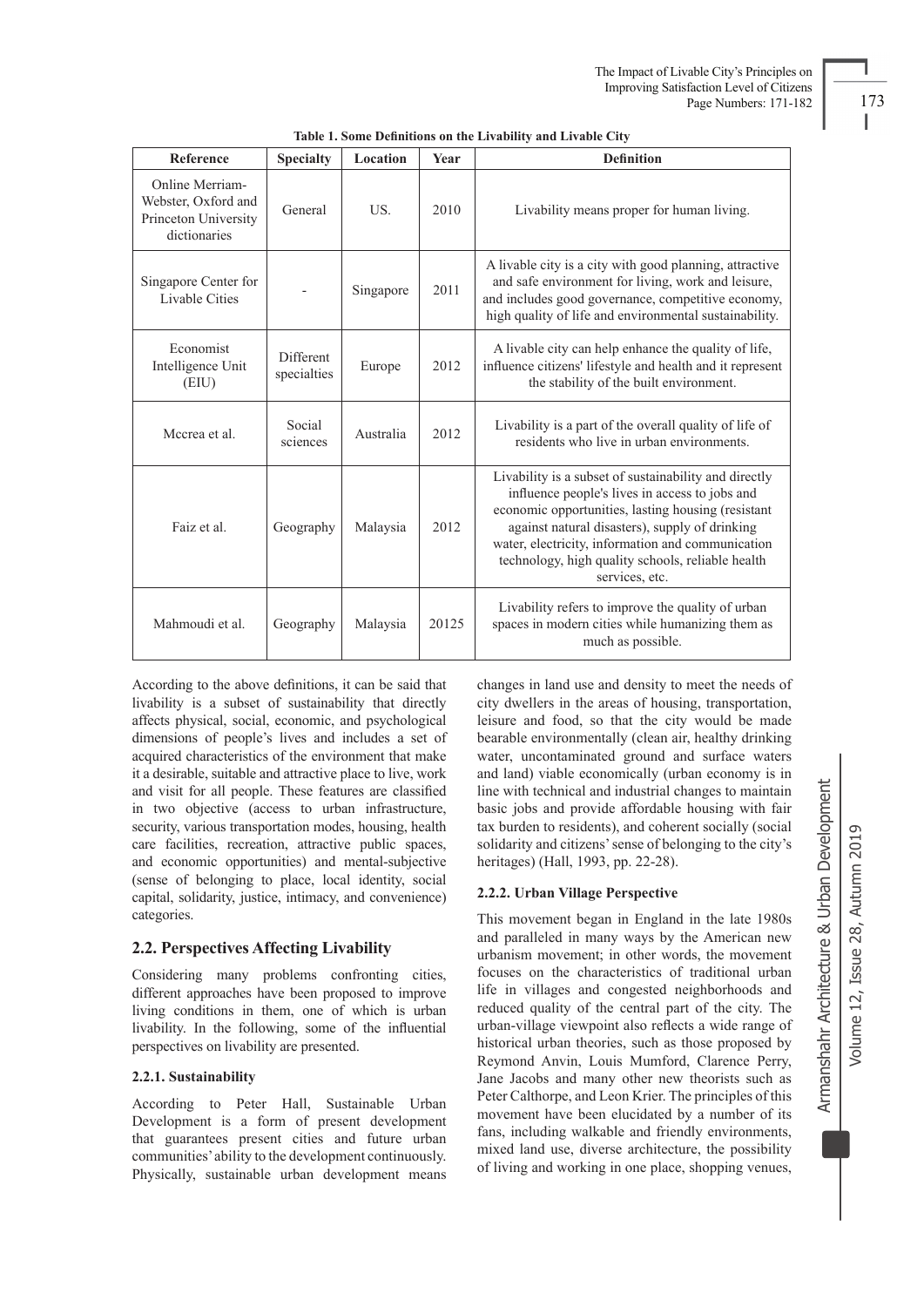educational and health facilities and a degree of local self-sufficiency. As seen, the features of this movement share many features with traditional urban design, and it can be said that the principles of urban village are parallel to the principles of livability, and with focusing on local planning and improving the quality of urban life, it is the closest movement to livability in urban planning (Larice, 2005, p. 72).

#### **2.2.3. Quality of Life**

Quality of life is a multifaceted concept, which is influenced by time, place, and individual and social values, and takes into account objective and subjective dimensions (Rezvani, Shakiba, & Mansourian, 2008, pp. 35-60). Accordingly, it is differently defined by different individuals and groups. Some see it as synonymous with livability and some know it as a measure of attractiveness, public welfare, social well-being, happiness, and so on. Some also consider livability to be part of the overall quality of life (Mccrea & Walters, 2012 p. 21).

## **2.3. Criteria for a Good and Livable Neighborhood**

A residential neighborhood of a livable city must meet the following conditions:

- The neighborhood should be a representative of the developed society of its time, as well as the cultural manifestations of its inhabitants.

- The neighborhood shall not be separated from the city.

- In such neighborhoods, there must be a connection between the workplace and the residence.

- The daily needs of the population shall be met appropriately.

- There shall be complete security and social and cultural communication between the people in the neighborhood.

-IIt shall be separated from the transport network and passing vehicles while having suitable roads.

-IIn neighborhood design, ecological issues shall be considered and it shall be designed in a way to be free from environmental pollution.

- Neighborhood planning and design shall be done in a way that is flexible with regard to future events.

- People of the neighborhood should be involved in their own affairs, from planning and design to daily living affairs (Shieh, 2011, pp. 177-178).

#### **2.4. Indicators and Sub-indicators of Livability**

A livable urban environment is a desirable place to live, work and recreate, and a place where the needs and expectations of those who live there are met. To measure the livability of cities around the world, which ultimately leads to the selection of cities for investment by international companies, some organizations have been established that evaluate livability. There are currently two major international organizations that publish the world report on livable cities every year: Economist Intelligence Unit and Mercer Institute. The well-known Institute of Economist Intelligence Unit has developed a specific methodology, named "Liveability Ranking", based on which the "difficulty of living" index is calculated for each city. (Rezvani & Mansorian, 2008, pp. 1-26).

In the following, to reach a consensus on the indicators of livability, the indicators presented in some of the most important studies on livability are discussed below.

**Table 2. Indicators of Livability Extracted Based on the Opinions of National and International Experts and Institutions** 

| Reference                           | Spaces<br>Project for Public<br>(1975) | Cities<br>(1985)<br>International Making<br>Conference<br>Livable | (1997)<br>Henry Lennard | Amouta (1998) | Charles Landry (2000) | <b>Creating Livable Communities</b><br>(2000)<br>US.<br>Project, | Holt-Jensen(2001) | (2001)<br>Wheeler | Southworth (2003) | (2004)<br><b>Balsas</b> | Victoria Transport Policy<br>Institute <sub>(2008)</sub> | Ling and Yen (2009) | Howley et al. (2009) | <b>United States Department of</b><br>Transportation(2010) | (2010)<br>$\overline{a}$ .<br>$\mathbf{e}$<br>Loulbi | Song (2011) | <b>Frequency of Each</b><br>Indicator |
|-------------------------------------|----------------------------------------|-------------------------------------------------------------------|-------------------------|---------------|-----------------------|------------------------------------------------------------------|-------------------|-------------------|-------------------|-------------------------|----------------------------------------------------------|---------------------|----------------------|------------------------------------------------------------|------------------------------------------------------|-------------|---------------------------------------|
| Education and<br>its Quality        | $\ast$                                 |                                                                   |                         |               |                       |                                                                  |                   | *                 |                   |                         |                                                          |                     |                      | *                                                          | $\ast$                                               |             | 4                                     |
| Sanitary and<br>Health              |                                        |                                                                   |                         |               |                       | *                                                                | *                 |                   |                   |                         | $\ast$                                                   |                     |                      | *                                                          | $\ast$                                               |             | 5                                     |
| Desirable<br>and Diverse<br>Housing |                                        |                                                                   |                         | *             |                       |                                                                  |                   | *                 | $\ast$            |                         |                                                          | $\ast$              | $\ast$               |                                                            | *                                                    |             | 6                                     |

Armanshahr Architecture & Urban Development Armanshahr Architecture & Urban Development

Volume 12, Issue 28, Autumn 2019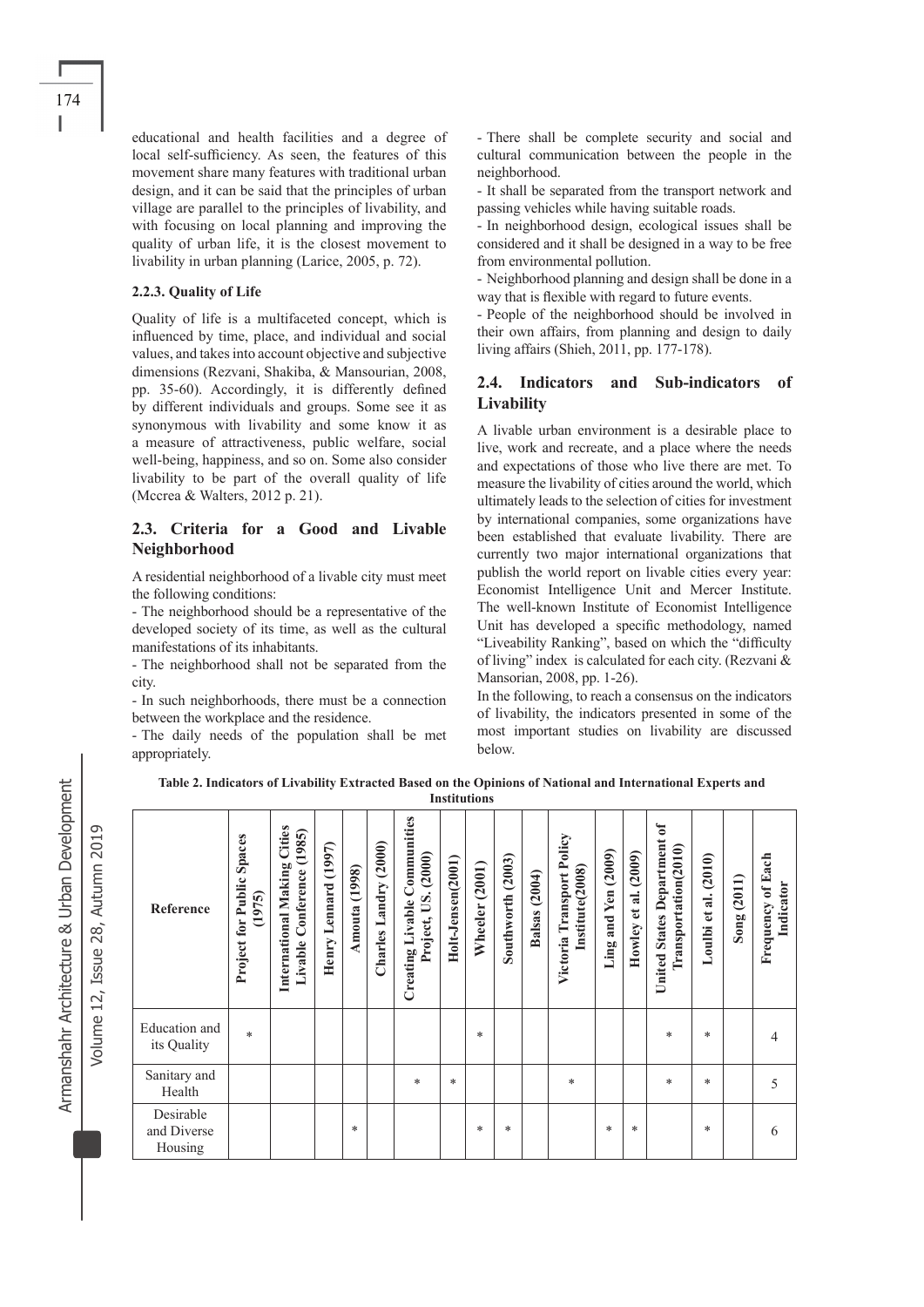| Economy and<br>Employment                         |                |        |                  | $\ast$         |            | $\ast$     |                |         |        | $\ast$ |        |            | $\ast$ | $\ast$ |        |                | 5              |
|---------------------------------------------------|----------------|--------|------------------|----------------|------------|------------|----------------|---------|--------|--------|--------|------------|--------|--------|--------|----------------|----------------|
| Security                                          |                |        | $\ast$           |                | $\ast$     | $\ast$     |                | $\ast$  | $\ast$ | $\ast$ | $\ast$ |            | $\ast$ | $\ast$ | $\ast$ |                | $10\,$         |
| Urban<br>Infrastructure                           |                |        |                  |                |            |            |                |         |        | $\ast$ | $\ast$ |            |        |        | $\ast$ | $\ast$         | $\overline{4}$ |
| Accessibility<br>to Daily Needs                   |                | $\ast$ |                  | $\ast$         | $\ast$     |            |                | $\ast$  | $\ast$ |        |        |            |        |        | $\ast$ |                | $\,$ $\,$      |
| Diverse and<br>Desirable<br>Transportation        |                | $\ast$ |                  |                |            | *          |                | *       | $\ast$ | $\ast$ |        |            |        | $\ast$ | $\ast$ | $\ast$         | 11             |
| Mixed Land<br>Use                                 |                | $\ast$ |                  |                |            |            |                |         | $\ast$ |        |        | $\ast$     |        |        |        |                | 5              |
| Cultural and<br>Historical<br>Factors             |                |        |                  |                |            |            |                | *       | $\ast$ | $\ast$ |        |            |        | $\ast$ |        |                | 6              |
| Population<br>and Building<br>Density             |                |        |                  |                | $\ast$     |            |                |         | $\ast$ |        |        | $\ast$     |        |        |        |                | 5              |
| Diversity and<br>Creativity                       |                |        |                  |                | $\ast$     |            |                |         |        |        | $\ast$ |            |        | $\ast$ |        |                | $\overline{4}$ |
| Green Space<br>and Park                           |                |        |                  |                |            | $\ast$     |                | $\ast$  | $\ast$ | $\ast$ |        |            |        | $\ast$ | $\ast$ | $\ast$         | 9              |
| Pedestrian-<br>Centeredness                       |                | $\ast$ |                  |                |            |            |                | $\ast$  | *      |        |        | $\ast$     |        | $\ast$ |        |                | 6              |
| Cleanness                                         |                |        |                  |                |            |            |                | $\ast$  |        | $\ast$ | $\ast$ |            | *      | *      | *      |                | $\,$ 8 $\,$    |
| Air Quality<br>and Pollution                      |                |        |                  |                |            |            |                |         |        |        | $\ast$ |            |        | $\ast$ |        |                | 5              |
| Recreation<br>and Leisure                         |                |        |                  |                |            |            |                |         |        |        | $\ast$ |            | $\ast$ |        |        |                | 6              |
| Accessibility<br>to Police                        |                |        |                  |                |            |            |                |         |        |        |        |            |        |        | $\ast$ |                | 3              |
| Human Scale<br>Design                             | $\ast$         |        | $\ast$           |                |            |            |                |         |        |        |        | $\ast$     |        | $\ast$ |        |                | 5              |
| Public Spaces                                     |                | $\ast$ | $\ast$           |                |            |            |                | $\ast$  | $\ast$ |        |        | $\ast$     |        |        |        |                | 6              |
| Beautiful<br>Landscapes                           |                |        | $\ast$           |                |            |            | $\ast$         | $\star$ | $\ast$ | $\ast$ |        |            |        | $\ast$ |        |                | $10\,$         |
| Social<br>Interaction<br>And Dignity              |                |        | $\ast$           | $\ast$         | $\ast$     |            | $\ast$         |         |        |        | $\ast$ |            |        | $\ast$ | $\ast$ |                | 14             |
| Local<br>Communities<br>and<br>Participation      | $\ast$         |        | $\ast$           |                |            | $\ast$     | $\ast$         |         |        | $\ast$ | $\ast$ |            |        | $\ast$ |        |                | 11             |
| Identity and<br>Sense of<br>Belonging to<br>Place |                |        |                  |                | $\ast$     |            |                |         |        | $\ast$ |        |            |        | $\ast$ |        |                | $\sqrt{6}$     |
| Frequency of<br>Indicators                        | $\mathfrak{Z}$ | 5      | $\boldsymbol{7}$ | $\overline{4}$ | $\sqrt{6}$ | $\sqrt{6}$ | $\overline{4}$ | 12      | 11     | 10     | $10\,$ | $\sqrt{6}$ | 5      | 16     | 11     | $\mathfrak{Z}$ |                |

The Impact of Livable City's Principles on Improving Satisfaction Level of Citizens<br>
Page Numbers: 171-182 175

Armanshahr Architecture & Urban Development Volume 12, Issue 28, Autumn 2019 Volume 12, Issue 28, Autumn 2019

Armanshahr Architecture & Urban Development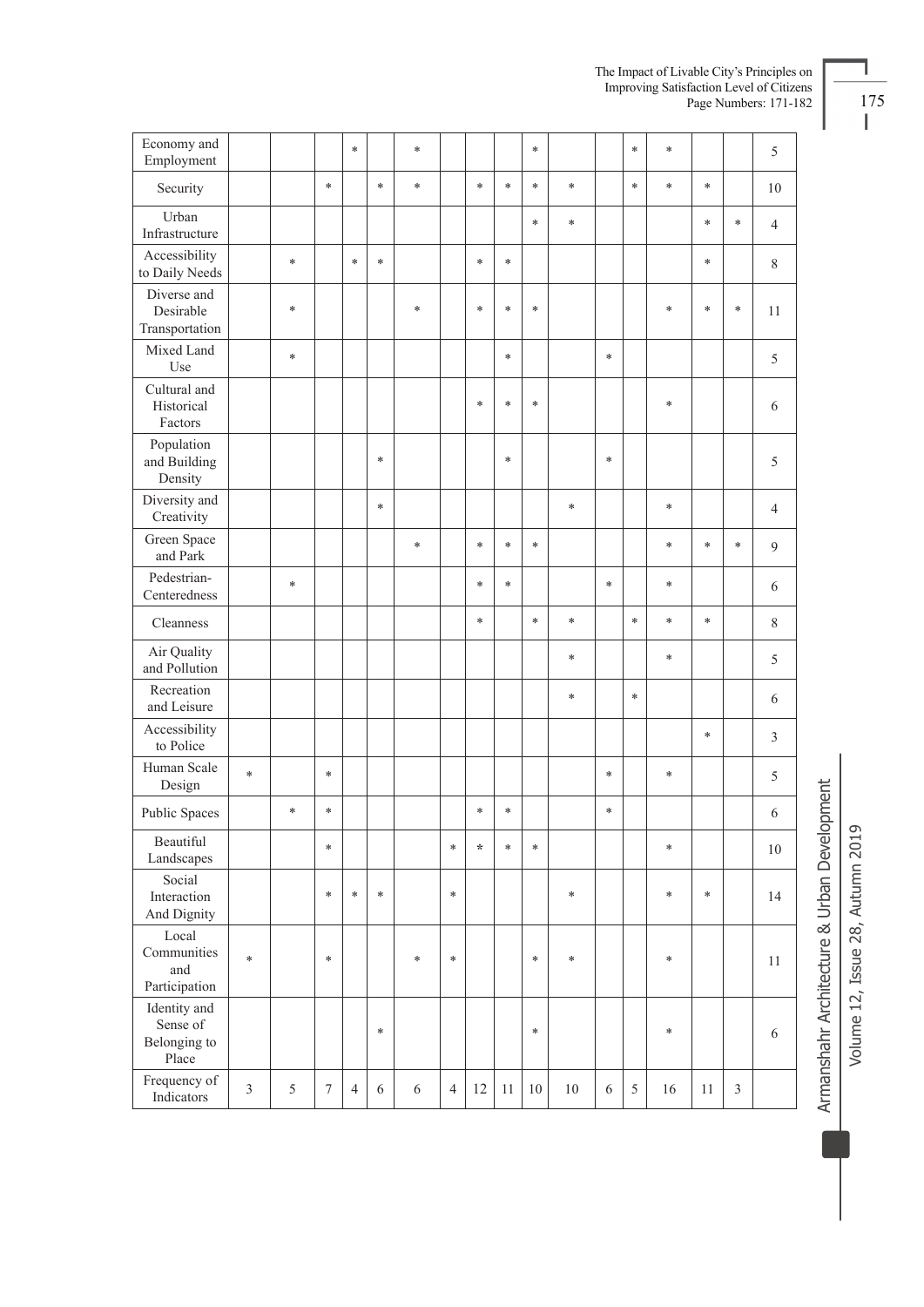The above table shows that "social interactions and dignity of people" indicator has the highest frequency, followed by "security" indicator, which has been considered as an indicator of livability in more than 13 studies. Local communities and involvement, as well as various transport modes, the utility and efficiency of the transportation system and its quality, are ranked third in terms of frequency. The lowest frequencies were related to the indicators of urban management, quality of life, vitality and protection of the city center, each of which was only discussed in one study and not listed in the above table. The review of the above table shows that different aspects of livability such as functional, physical and social environments, that reflect people's common understanding of the quality of their living environment, have been taken into consideration in all studies. So, in selecting the indicators, the three main groups used by most researchers are including objective, subjective, and behavioral indicators. According to the indicators extracted from the theoretical foundations and research background, the conceptual model of the present study includes the aspects, indicators, and sub-indicators of urban livability, as shown in Figure 2:





## **3. CASE STUDY**

Region 4 of Tehran Municipality is located in the east of Tehran city. It is bounded by the limits of Region 1 on the north, Langari Street in Region 1 and Pasdaran Street in Region 3 on the west, Resalat Street in Regions 7 and 8 and Damavand Street in Region 13 on the south and the limits of District 4 on the east side. Since the District 4 of Region 4 of Tehran municipality is one of the most populous, widespread areas with the highest density of construction, where it can be seen the characteristics such as severe socio-economic inequality, youthful population, and the presence of vulnerable groups, and these characteristics distinguish it from other regions in Tehran City as well as causing reduced quality of life and livability, it has been selected as the case study. District 4 is located in the south of the area, which is bounded by the Resalat Highway on the south, Hengam Street on the west, Delavaran Street on the north, Shahid Bagheri Highway on the east. Figure 3 shows the location of District 4 of Region 4 of the Tehran Municipality. The Municipality District 4 shares boundary with Municipality Regions 1, 3, 7, 8 and 13. The demographic characteristics of Region 4 are presented in Table 4.

**Table 3. Demographic Characteristics of District 4 of Region 4 of Tehran Municipality According to the Tehran Strategic Plan (2006)**

| <b>District</b> | <b>Population</b> | Number of<br><b>Households</b> | Average<br><b>Household Size</b> | Number of<br><b>Residential Units</b> | Per Housing | Number of People   Number of Household<br>Per Housing |
|-----------------|-------------------|--------------------------------|----------------------------------|---------------------------------------|-------------|-------------------------------------------------------|
| District 4      | 66963             | 16635                          | 4.03                             | 16271                                 | 4.12        | 0.02                                                  |
| Region          | 648437            | 154672                         | 4.19                             | 147301                                | 4.40        | .05                                                   |

Volume 12, Issue 28, Autumn 2019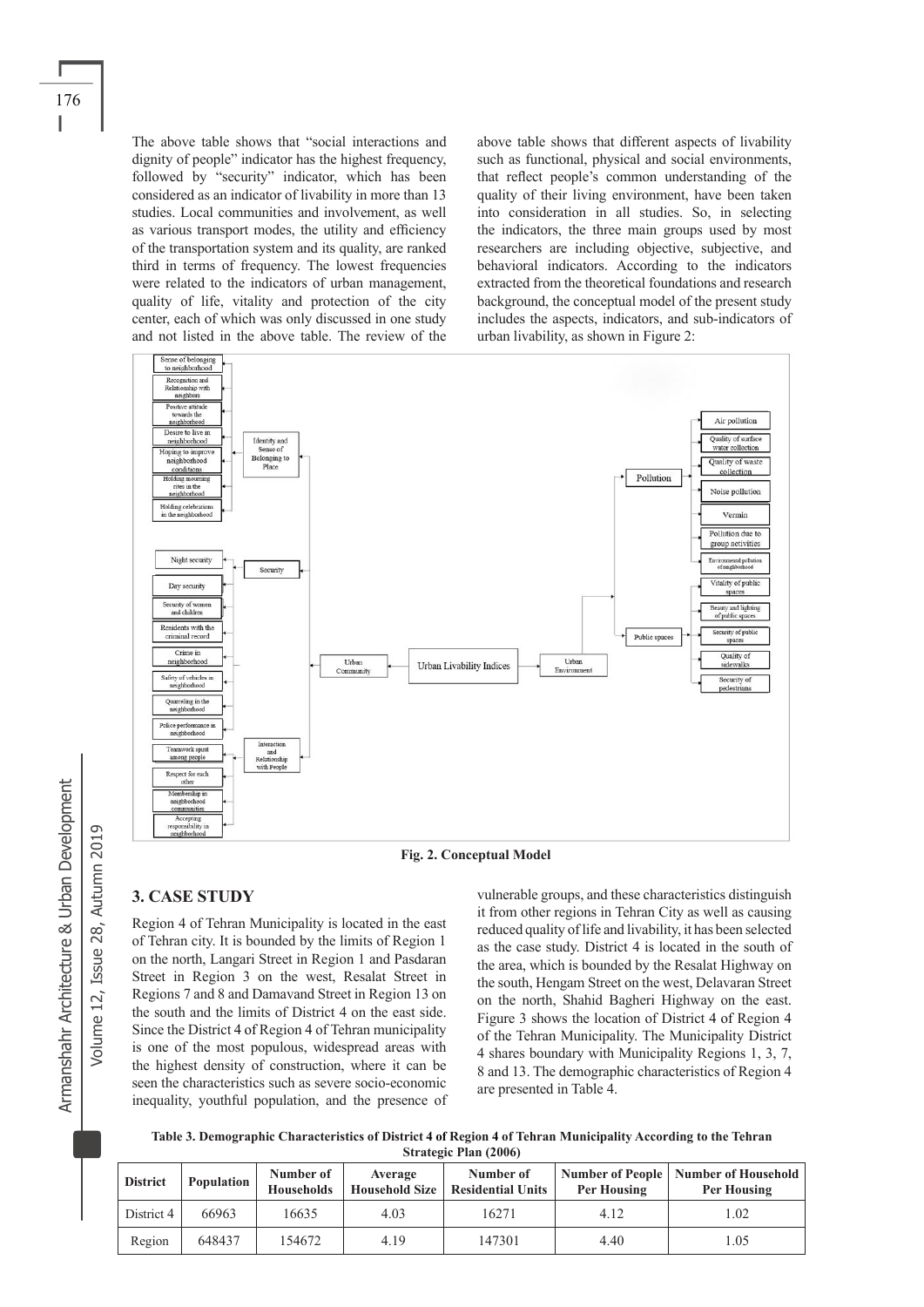The District is divided into two neighborhoods, the Science and Technology Neighborhood on the north between Dalavaran Street and Farjam Street and the North Narmak Neighborhood on the distance between Farajam Street and Resalat Highway.

**Table 4. The Population, Area, Population Density of the Neighborhoods in District 4 According to the Tehran Strategic Plan (2006)**

| Neighborhood                        | Population | Area    | <b>Population Density (Persons Per Hectare)</b> |
|-------------------------------------|------------|---------|-------------------------------------------------|
| Science and Technology Neighborhood | 38925      | 2201941 | 178                                             |
| North Narmak Neighborhood           | 29437      | 1104316 | 266                                             |

According to Figure 3, most of the area is devoted to trans-regional land uses with 38.21% of the total area of District 4, followed by residential land use with 29%. The area is located among some of the main and crowded axes of Region 4 and Tehran City.



 **Fig. 3. Land Use Map of District 4 of Region 4 of Tehran Municipality According to the Tehran Strategic Plan (2006)** 

This zone with 9 traffic nodes has the highest number of traffic nodes in the area and also has the highest traffic congestion with a length of 11738 m2. Moreover, most of the axes in District 4 have heavy traffic. Due to the crowded intersections and axes, such as Resalat Square, Al-Ghadir Square, Ayat-Resalat Intersection, Ayat-Farjam Intersection, 45-m Tehran Pars Street, 196 Street, Hengam Street, and Delavaran Street, this District is ranked first in traffic.

#### **4. DISCUSSION AND ANALYSIS**

The present study aimed to investigate the level of citizens' satisfaction with urban livability indices in District 4 of Region 4 of Tehran Municipality. To this end, the factor analysis and linear regression were used to find that with which indices of livability, the residents' satisfaction with the District has a stronger relationship, and which of the livability indices has

the greatest effect on the residents' satisfaction with neighborhoods. First, using factor analysis, the criteria were categorized and summarized according to the data from questionnaires and then using multivariate linear regression, the relationship between satisfaction (as a dependent variable) and the criteria obtained from the factor analysis (as independent variables) was investigated. To perform the abovementioned analysis, first, the data from the questionnaires were entered into SPSS software, then, the data matrix is first entered into factor analysis, using Principal Component Analysis (PCA), to form the correlation matrix. According to Table 6 and the components of Bartlett's test, it is found that the variables are correlated and can be investigated by factor analysis. Moreover, considering the value of KMO (which is greater than 0.5), it is clear that the matrix does not enjoy multi-collinearity or collinearity and the data are suitable for further analysis.

**Table 5. KMO Test and Bartlett's Test for District 4, Region 4 Tehran City**

| Kaiser-Meyer-Olkin | 0.654                   |         |
|--------------------|-------------------------|---------|
| Bartlett's Test    | Chi-square              | 688.520 |
|                    | Degree of freedom (df.) | 351     |
|                    | Significance (sig.)     | .000    |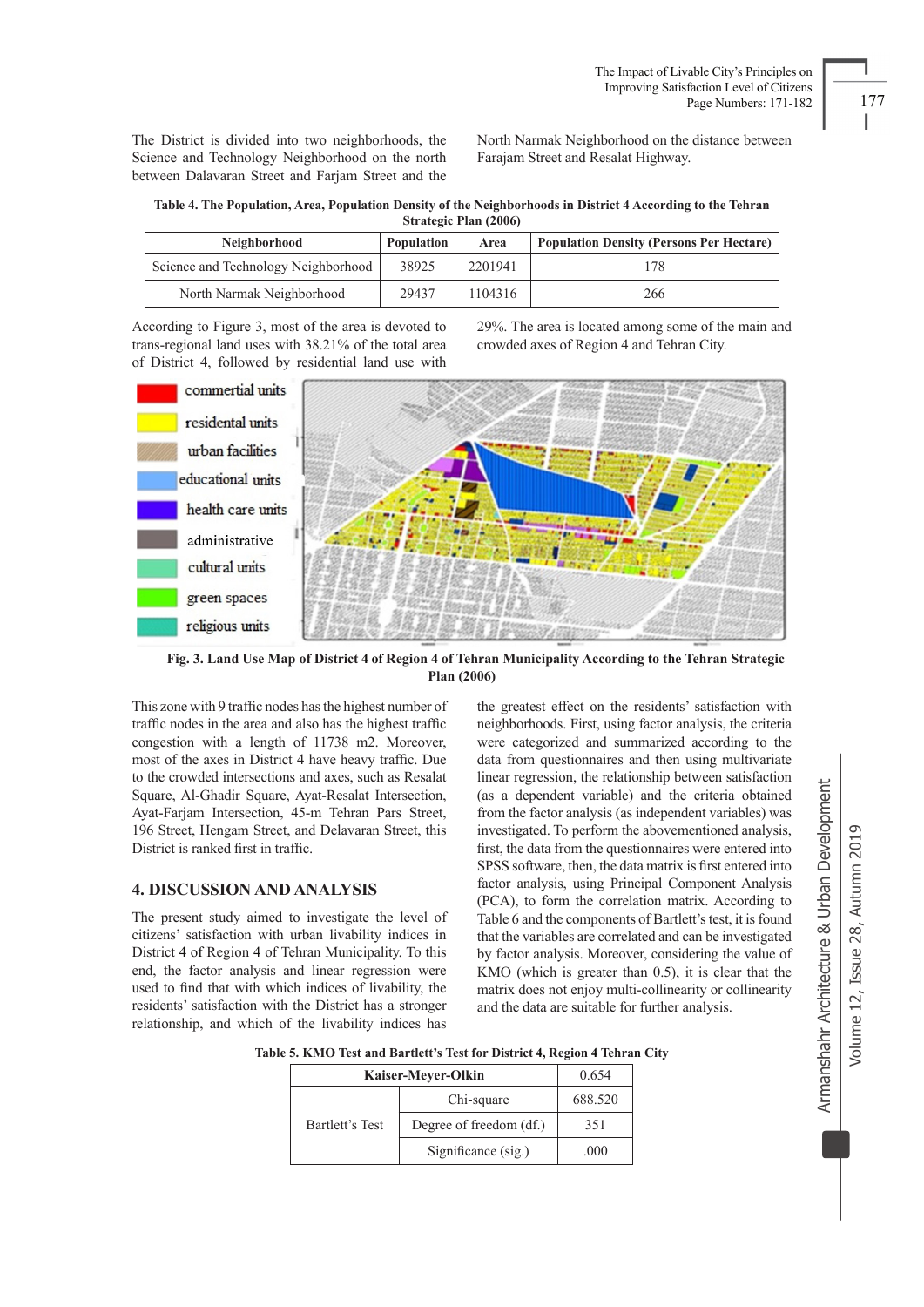After observing the preliminary calculation matrix, it can be seen that the percentage of cumulative variance (66.965%) is acceptable for the specified factors.

|                                      | Component           |        |         |        |        |        |
|--------------------------------------|---------------------|--------|---------|--------|--------|--------|
| Rotation Sums of<br>Squared Loadings | Total               | 4.063  | 2.375   | 2.289  | 2.147  | 872    |
|                                      | Percent of variance | 15.048 | 8 7 9 7 | 8.476  | 7.952  | 6.933  |
|                                      | Cumulative variance | 15.048 | 23.845  | 32.321 | 40.273 | 47 206 |

**Table 6. The Total Explained Variance**

To achieve the best arrangement and to find the criteria with the most factor loadings on each factor, an orthogonal rotation (Varimax) was used, and after eight repetitions, a weight was obtained for each factor. At this stage, by examining the criteria in each category (a subset of a factor), the factors were named according to their natures. Table 7 shows the factors, the criteria representing each factor, and their factor loadings.

**Table 7. Naming and Categorization of Factors Based on the Highest Factor Loadings of Livability Variables in District 4, Region 4 Tehran City**

| <b>Indicator</b>                                          | Sub-indicator                                         | <b>Factor Loading</b> |  |  |
|-----------------------------------------------------------|-------------------------------------------------------|-----------------------|--|--|
|                                                           | Air pollution                                         | 0.864                 |  |  |
|                                                           | Noise pollution                                       | 0.783                 |  |  |
|                                                           | Quality of waste collection<br>quality                | 0.820                 |  |  |
| Pollution                                                 | Quality of surface water<br>collection                | 0.874                 |  |  |
|                                                           | Vermin                                                | 0.736                 |  |  |
|                                                           | Pollution due to workshop and<br>warehouse activities | 0.797                 |  |  |
|                                                           | Environmental pollution of<br>neighborhood            | 0.862                 |  |  |
| Attendance in Place                                       | Variety of public spaces                              | 0.702                 |  |  |
|                                                           | Beauty and lighting of public<br>spaces               | 0.605                 |  |  |
|                                                           | Attractiveness and quality of<br>public spaces        | 0.652                 |  |  |
|                                                           | Security of public spaces                             | 0.713                 |  |  |
|                                                           | Quality of sidewalks                                  | 0.692                 |  |  |
|                                                           | Security and vitality of<br>sidewalks                 | 0.687                 |  |  |
|                                                           | Sense of belonging to the<br>neighborhood             | 0.823                 |  |  |
|                                                           | Being familiar and relationship<br>with neighbors     | 0.701                 |  |  |
|                                                           | Positive attitude towards the<br>neighborhood         | 0.726                 |  |  |
| <b>Identity</b> and Sense<br>of Belonging to the<br>place | Desire to live in the<br>neighborhood                 | 0.864                 |  |  |
|                                                           | Hoping to improve<br>neighborhood conditions          | 0.872                 |  |  |
|                                                           | Holding celebrations in the<br>neighborhood           | 0.719                 |  |  |
|                                                           | Holding mourning rites in the<br>neighborhood         | 0.703                 |  |  |

Armanshahr Architecture & Urban Development Armanshahr Architecture & Urban Development Volume 12, Issue 28, Autumn 2019 Volume 12, Issue 28, Autumn 2019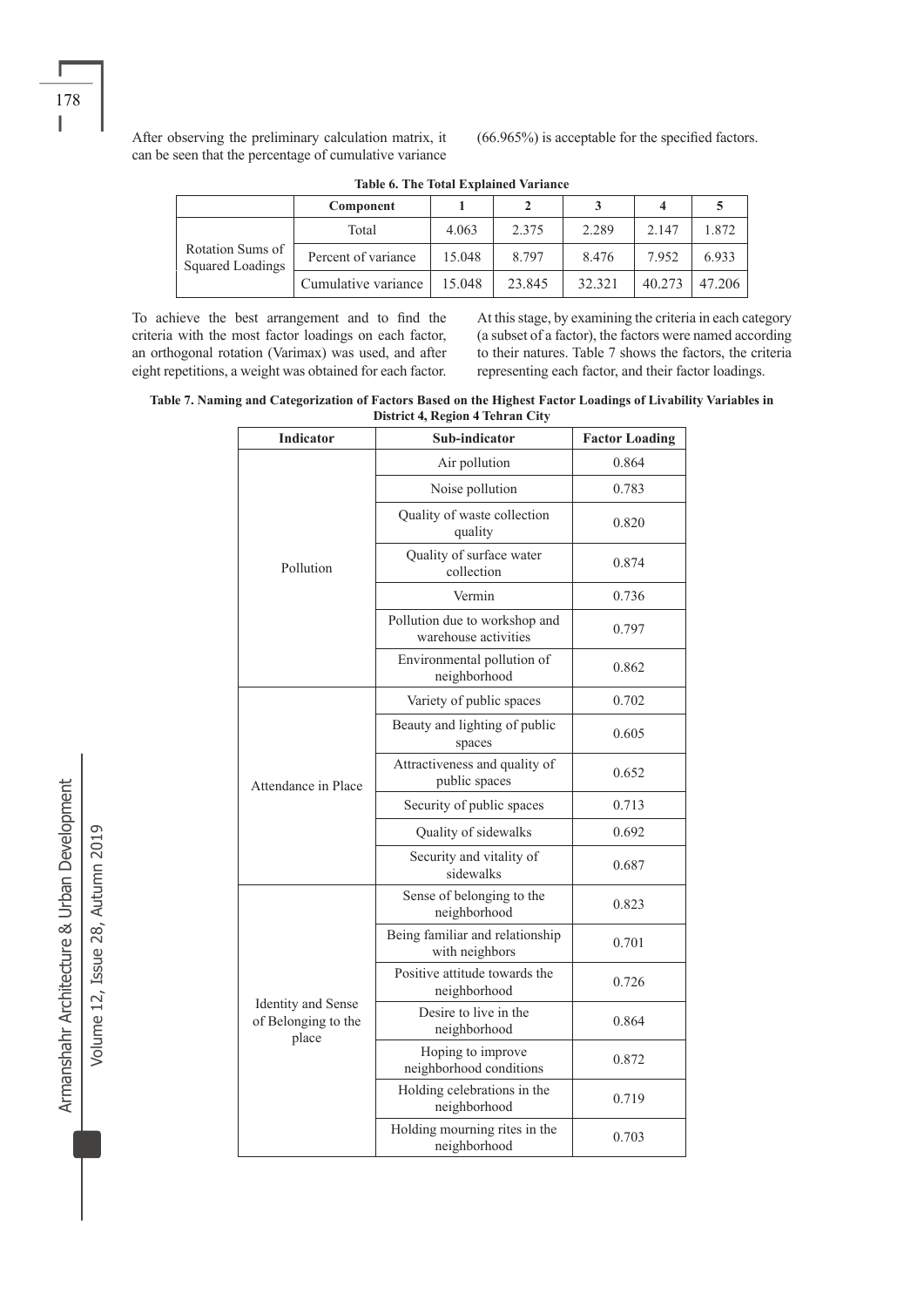|             | Teamwork spirit among people                            | 0.899 |
|-------------|---------------------------------------------------------|-------|
| Sociability | Respect for each other                                  | 0.881 |
|             | Membership in neighborhood<br>groups and associations   | 0.886 |
|             | Accept responsibility in the<br>neighborhood            | 0.869 |
|             | Night security                                          | 0.753 |
|             | Day security                                            | 0.825 |
|             | Security for children and women                         | 0.837 |
| Security    | Residents with a criminal record<br>in the neighborhood | 0.857 |
|             | Crime in the neighborhood                               | 0.816 |
|             | Safety of vehicles on the street                        | 0.874 |
|             | Quarreling in the neighborhood                          | 0.829 |
|             | Police performance in the<br>neighborhood               | 0.762 |

In order to obtain the most effective criteria among the five factors obtained from factor analysis, using the answers to the question on the residents' overall satisfaction with the quality of livability in District 4 of Region 4 of Tehran city, linear regression analysis was performed to examine the relationship between each factor and the overall satisfaction with quality of life. According to the value obtained from the Watson-Durbin test, it was found that there is no autocorrelation between variables. In this method, Question No.28 (overall satisfaction) was considered as a dependent variable and five factors as independent variables.

**Table 8. Correlation Coefficients Obtained From the Linear Regression Analysis of Livability Criteria in District 4, Region 4 Tehran City**

| Factor |       | 2     |       | 4        |          | Constant |
|--------|-------|-------|-------|----------|----------|----------|
| Beta   | 0.124 | 0.165 | 0.131 | 0.02     | 0.076    |          |
| T-Test | 0.945 | 1.275 |       | $-0.017$ | $-0.576$ | 47.157   |
| Sig.   | 0.349 | 0.214 | 0.322 | 0.107    | 0.567    | 0.0      |

According to the obtained tables and the beta column, which indicates the degree of dependence of factors on the satisfaction with the environmental quality of the area, it can be generally observed that the dependence of the second, third, and fifth factors (with greater beta- and t-values), i.e. attendance in place, identity and sense of belonging to place and security, on the satisfaction is higher compared to other factors, and the fourth factor (sociability) has less dependence on satisfaction than other factors.

As a result, it can be stated that, if necessary, to provide strategies for improving the livability of the area and enhancing citizens' satisfaction, the obtained priorities of indicators and sub-indicators must be considered:

For "attendance in place" indicator, the beta-coefficient was obtained 0.222. It includes the sub-indicators of the vitality of public spaces, beauty, and lighting of public spaces, attractiveness and quality of public spaces, security of public spaces, quality of sidewalks, security and vitality of sidewalks. In order to prioritize the subindicators of "attendance in place", as an indicator with the highest dependence on livability in the area,

the priority factor was calculated by multiplying the factor loading of each sub-indicator by the related beta coefficient. Accordingly, to increase the livability in District 4 of Region 4 of Tehran Municipality, the "quality of sidewalk" sub-indicator with a priority factor of 0.158 was ranked first, followed by the "security of public spaces" (0.157), "vitality of public spaces" (0.156), "security of sidewalks" (0.153), "attractiveness and quality of public spaces" (0.144) and "beauty and lighting of public spaces" (0.133), respectively.

Secondly, the "identity and sense of belonging to place" indicator and related sub-indicators are emphasized (beta coefficient= 0.165). This indicator includes the sub-indicators of sense of belonging to the neighborhood, being familiar and relationship with neighbors, positive attitude towards the neighborhood, desire to live in the neighborhood, hoping to improve neighborhood conditions, holding celebrations and mourning rites in the neighborhood. In order to prioritize the sub-indicators of "identity and sense of belonging to place", as the second indicator with

Armanshahr Architecture & Urban Development

I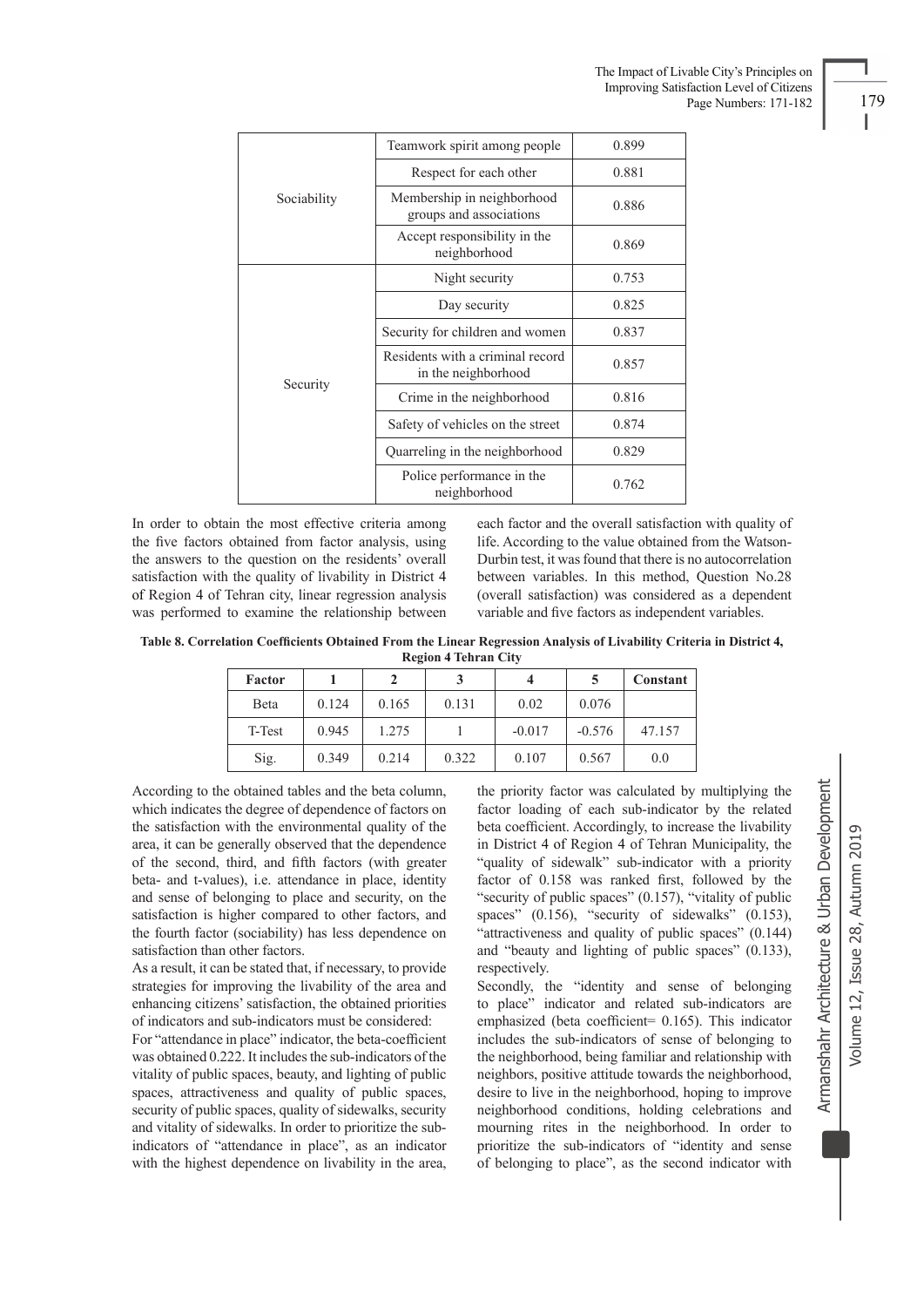the highest dependence on livability in the area, the priority factors of its sub-indicators were calculated. Accordingly, to increase the livability in District 4 of Region 4 of Tehran Municipality, the "sense of belonging to the neighborhood" sub-indicator with a priority factor of 0.134 was ranked first, followed by hoping to improve neighborhood conditions (0.128), desire to live in the neighborhood (0.122), positive attitude towards the neighborhood (0.119), being familiar and relationship with neighbors (0.116), and holding celebrations and mourning rites in the neighborhood (0.115), respectively.

Thirdly, the "security" indicator and related subindicators are emphasized (beta coefficient= 0.131). This indicator includes the sub-indicators of night security, day security, security for children and women, residents with a criminal history in the neighborhood, crime in the neighborhood, the safety of vehicles on the street, quarreling in the neighborhood, police performance in the neighborhood. In order to prioritize the sub-indicators of " security", as the third indicator with the highest dependence on livability in the area, the priority factors of its sub-indicators were calculated. Accordingly, to increase the livability in District 4 of Region 4 of Tehran Municipality, the " safety of vehicles on the street" sub-indicator with a priority factor of 0.114 was ranked first, followed by residents with a criminal history in the neighborhood  $(0.112)$ , security for children and women  $(0.109)$ , quarreling in the neighborhood (0.108), day security (0.108), crime in the neighborhood (0.106), police performance in the neighborhood (0.099) and night security (0.098), respectively.

Fourthly, the "quality of urban environment" indicator and related sub-indicators are emphasized (beta coefficient= 0.124). This indicator includes air pollution, noise pollution, quality of waste collection quality, quality of surface water collection, vermin, pollution due to workshop and warehouse activities. In order to prioritize the sub-indicators of "quality of the urban environment", as the fourth indicator with the highest dependence on livability in the area, the priority factors of its sub-indicators were calculated. Accordingly, to increase the livability in District 4 of Region 4 of Tehran Municipality, the "noise pollution" sub-indicator with a priority factor of 0.097 was ranked first, followed by pollution due to workshop and warehouse activities (0.097), quality of waste collection (0.096), air pollution (0.095), quality of surface water collection  $(0.95)$ , and vermin  $(0.091)$ , respectively.

#### **5. CONCLUSION**

Today, large cities face many economic, social and environmental challenges, and population growth, along with the increasing urbanization, have had resulted in detrimental consequences for such cities. The continuation of such urbanization, along with critical social, economic, physical, and environmental problems, implies a warning of the unsustainability of large cities. Also, other problems such as pollution, traffic, psychological problems, etc., drastically reduce the quality of life and thereby, the livability of large cities. In recent decades, parallel to the sustainable development and urban sustainable development paradigms, environmental quality promotion, which in turn makes cities livable, has taken its place in the urban planning literature. Livability refers to an urban system in which the social, economic, physical, and mental health of all its inhabitants is taken into account. The results of the present study indicate that livability is defined as the environmental quality experienced by the residents of a city or a region and it can be generally said if it is necessary to provide strategies for promoting livability in District 4 of Region 4, Tehran City and enhancing citizens' satisfaction, first, "attendance in place" indicator and related sub-indicators (including vitality of public spaces, beauty and lighting of public spaces, attractiveness and quality of public spaces, security of public spaces, quality of sidewalks, security and vitality of sidewalks) must be emphasized, followed by "identity and sense of belonging to place" indicator (including sub-indicators of sense of belonging to the neighborhood, being familiar and relationship with neighbors, positive attitude towards the neighborhood, desire to live in the neighborhood, hoping to improve neighborhood conditions, holding celebrations and mourning rites in the neighborhood), "security" indicator (including sub-indicators of night security, day security, security for children and women, residents with a criminal history in the neighborhood, crime in the neighborhood, safety of vehicles on the street, quarreling in the neighborhood, police performance in the neighborhood), and "quality of urban environment" indicator (including sub-indicators of the air pollution, noise pollution, quality of waste collection quality, quality of surface water collection, vermin, pollution due to workshop and warehouse activities), respectively. Some of the strategies for promoting abovementioned indicators and sub-indicators are as follows:

Volume 12, Issue 28, Autumn 2019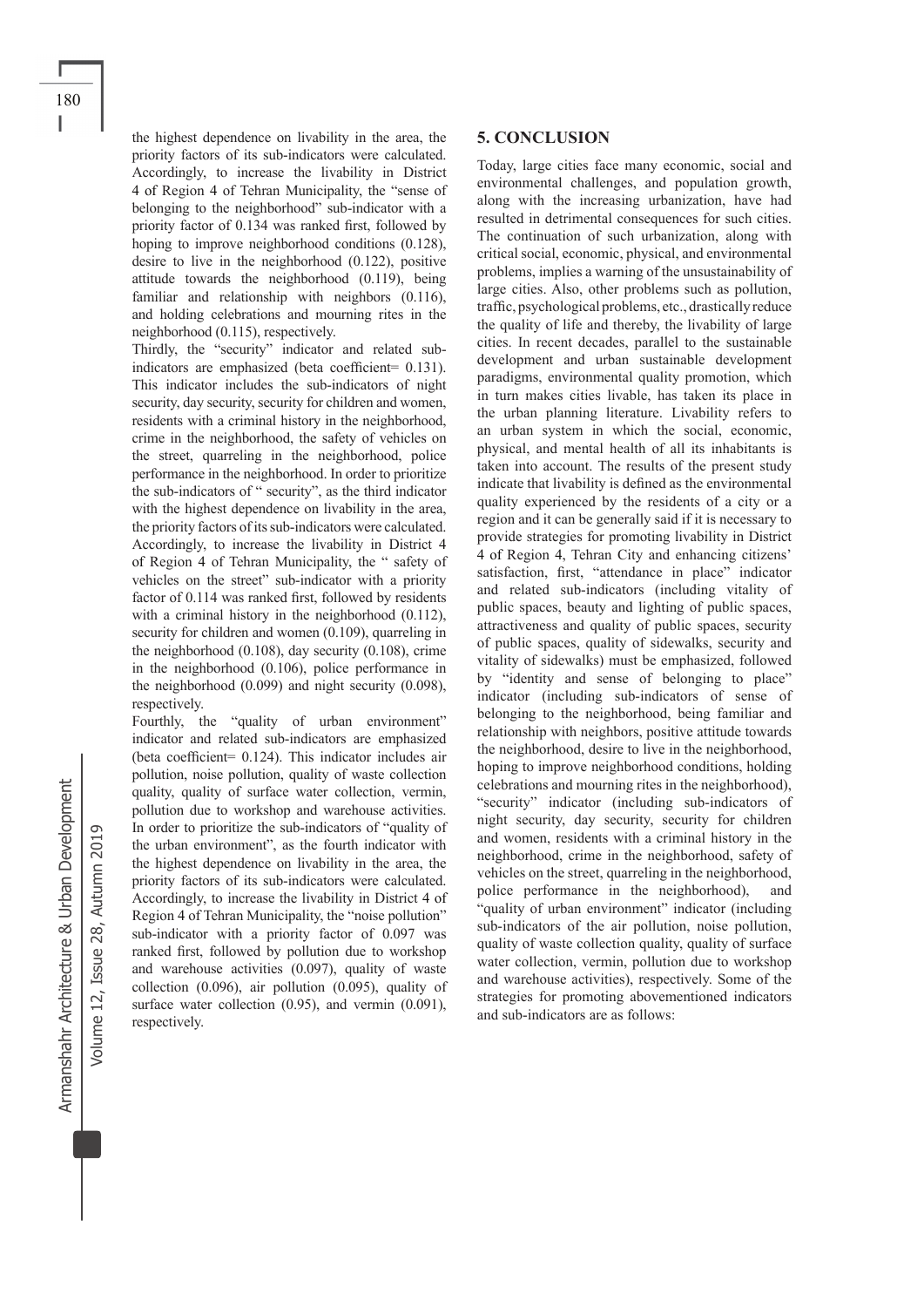|                                                          | To consider suitable furniture for sitting, and discussing in the area's main<br>streets                                                                                                      |  |  |  |  |  |
|----------------------------------------------------------|-----------------------------------------------------------------------------------------------------------------------------------------------------------------------------------------------|--|--|--|--|--|
|                                                          | To consider pause and sitting spaces, especially in the neighborhood centers<br>in the area                                                                                                   |  |  |  |  |  |
| Strategies for the<br>"Attendance in Place"<br>Indicator | To use natural elements to widely provide a proper place for rest and comfort<br>at the district level                                                                                        |  |  |  |  |  |
|                                                          | To balance and coordinate the current structure of the area with current<br>activities and the needs of its residents by maintaining the personality and<br>characteristic governing the area |  |  |  |  |  |
|                                                          | To restore physical and functional order within the area and strengthen the<br>hierarchical system of urban functions in accordance with the conditions and<br>current needs of residents     |  |  |  |  |  |
|                                                          | To modernize and define new roles for spaces that have lost their functions                                                                                                                   |  |  |  |  |  |
|                                                          | To consider plans to create memorable experiences                                                                                                                                             |  |  |  |  |  |
|                                                          | To emphasis on human-scale design, especially in neighborhood centers in<br>the area                                                                                                          |  |  |  |  |  |
| Strategies for the "Sense                                | To create desirable spaces on busy routes in the area                                                                                                                                         |  |  |  |  |  |
| of Belonging to Place"                                   | To perform planning to create multipurpose spaces at the district level                                                                                                                       |  |  |  |  |  |
| Indicator                                                | To involve residents in cultural activities                                                                                                                                                   |  |  |  |  |  |
|                                                          | To create footpaths and direct pedestrians to them using symbols and signs<br>and enhance the sense of belonging to the place, especially on the main paths<br>of the area                    |  |  |  |  |  |
|                                                          | To create proper permeability by changing the elevation system at the<br>entrances of the area and neighborhoods in it                                                                        |  |  |  |  |  |
| Strategies for the "Security"                            | To pay more attention to sunlight, and proper lighting at night and create a<br>vital and 24-hour area                                                                                        |  |  |  |  |  |
| Indicator                                                | To increase social surveillance of the space by considering street-facing<br>windows                                                                                                          |  |  |  |  |  |
|                                                          | To consider attractive and interesting facades and pay attention to lighting on<br>the walls of main roads in the area                                                                        |  |  |  |  |  |
|                                                          | To identification and determine authorized and unauthorized development<br>areas in terms of natural and environmental features                                                               |  |  |  |  |  |
| Strategies for the "Quality                              | To strengthen the natural opportunities for landscaping in the area and<br>improve its environmental quality                                                                                  |  |  |  |  |  |
| of Urban Environment"<br>Indicator                       | To increase the surface area of green space and strengthen existing green<br>spaces                                                                                                           |  |  |  |  |  |
|                                                          | To improve and update the health infrastructure facilities in the area<br>qualitatively and quantitatively                                                                                    |  |  |  |  |  |
|                                                          | To identify polluting land uses affecting the environmental quality of the area                                                                                                               |  |  |  |  |  |

#### **Table 9. Strategies for Promoting Indicators and Sub-indicators**